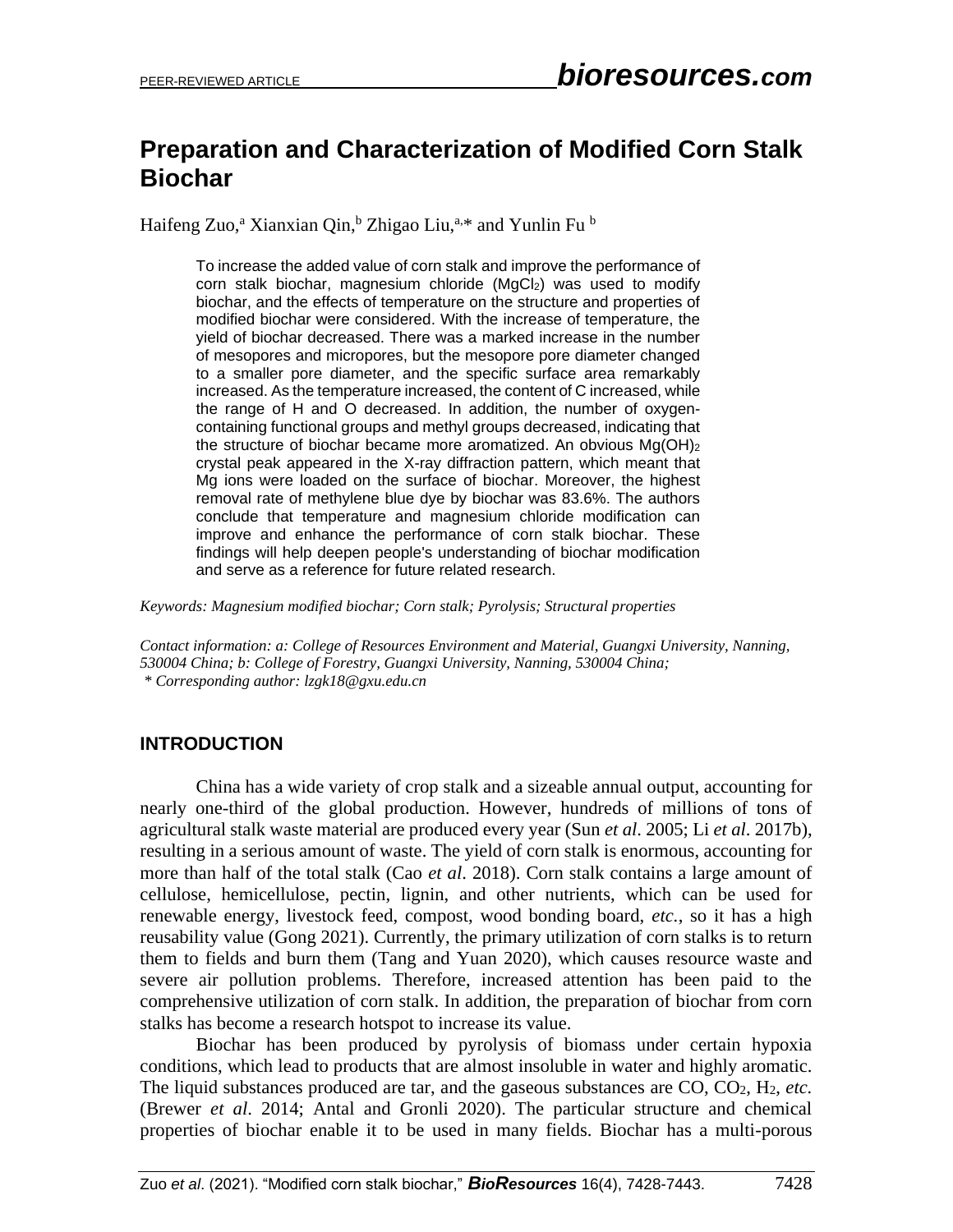structure, in which the microporous structure is well developed, with a large specific surface area and an overall highly aromatized structure, and the surface contains a large number of functional groups, such as carbonyl, carboxyl, hydroxyl, methyl, methylene, *etc.*, resulting in a strong adsorption capacity (Ding 2014). Therefore, they were widely used in soil treatment (Steinbeiss *et al*. 2009), wastewater treatment (Huggins *et al*. 2016), and research in air purification (Qambrani *et al*. 2017). At the same time, biochar can also increase soil aeration and water retention and improve soil fertility (An *et al*. 2020b). In addition, it can also promote plant growth and improve crop yield (Lu *et al*. 2014; Asai *et al*. 2020).

Due to the limitations of preparation methods and its own factors, the biochar described above may have some unfavorable properties, such as uneven pore structure distribution and less polar functional groups on the surface (Kavitha *et al*. 2018). In addition, the application of biochar to soil is easily affected by temperature and the physical and chemical properties of the earth itself (Lehmann *et al.* 2011). Therefore, to obtain the superior performance of biochar for a certain application, it may be necessary to modify it. Modification of metal oxides can considerably improve the performance of biochar, among which magnesium chloride modified biochar (MCBCs) has the highest phosphorus adsorption capacity and the maximum value can reach 133 mg/g as reported in the literature (Yao *et al*. 2011a). The specific surface area of biochar can be remarkably increased by modification. A study by Yoshiyuti and Yutake (2003) showed that the specific surface area of unmodified carbon from sugarcane and rice husk was less than  $100 \text{ m}^2/\text{g}$ , while after activation it was more than 200  $m^2/g$ . In recent years, there have also been many scholars devoted to the modification of corn stalk. For example, the aromatization degree of corn stalk biochar modified with manganese was improved, but the specific surface area was found to be lower than that of unmodified biochar at 400 to 600 ℃ (Tan *et al*. 2020), indicating that the modifier had a noticeable impact on the modification effect. Corn stalk was modified with magnesium chloride (MgCl<sub>2</sub>), magnesium acetate (Mg (CH<sub>3</sub>COO)<sub>2</sub>), and magnesium nitrate  $(Mg (NO<sub>3</sub>)<sub>2</sub>)$ , and the ash content, hydrophilicity, micropore, and specific surface area of biochar increased (Yang *et al*. 2018). The yield of corn stalk biochar modified with magnesium chloride decreases with temperature; the specific surface area increases, and the addition of magnesium ions had no effect on the surface functional groups of biochar (Fang *et al*. 2014). Modification of corn stalk biochar with ZnCl<sup>2</sup> resulted in closely arranged surface morphology, prominent microporous structure, increased mesopores, enhanced carbonyl absorption peaks, and enhanced Zn-OH diffraction peaks in X-ray diffraction (XRD) (An *et al*. 2020a). Because La2O<sup>3</sup> has similar properties to MgO, the addition of lanthanum (La) to biochar increased the adsorption of  $NH_4^+$ ,  $NO^3$ <sup>-</sup>, and PO<sup>4</sup> 3- by 1.4 times, 3.0 times, and 1.9 times, respectively (Wang *et al*. 2015). In addition, after the wheat stalk was modified with a reducing agent, the removal rate of methylene blue dye by modified biochar was about 60% when the dosage was 20 mg, which was much higher than that of unmodified biochar (He 2017). Biochar containing N or P nutrients was used as a slow-release fertilizer to improve soil fertility, and it can sequester carbon for a long time (Yao *et al*. 2011b; Zhang *et al*. 2014; Jun *et al*. 2016).

In summary, recent research on corn stalk-modified biochar generally has concentrated on the use of different modifiers and raw materials, mainly in the fields of adsorption and soil. Whether it was adsorption or application to the ground, the final analysis has been focused on the structure and properties of modified biochar. However, in recent studies, few documents discuss the influence of magnesium ions on the design and properties of corn stalk biochar and the impact of different modification methods on the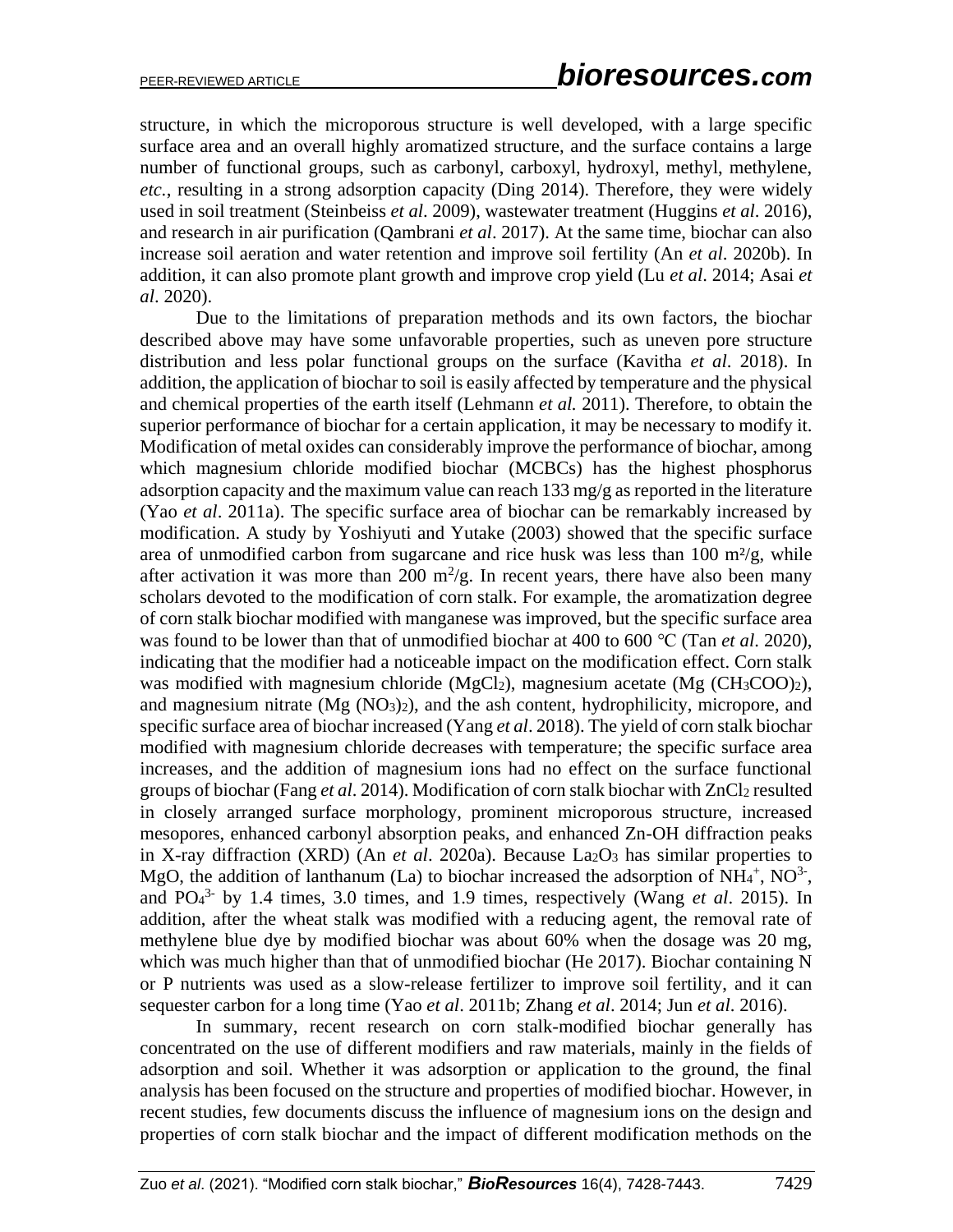pore structure of biochar. Although there is a published report of its modification, the effect after modification was not good, such as a specific surface area that was lower than before conversion (Tan *et al*. 2020), Therefore, further evaluation is needed. Based on this, in this paper corn stalk was used as raw material and the modifier was MgCl2. The modified biochar was prepared by a two-step method with a pyrolysis temperature range of 300 to 600 °C. The properties of modified biochar at different temperatures were characterized and analyzed. Finally, methylene blue dye was selected for adsorption experiments.

#### **EXPERIMENTAL**

#### **Materials**

The raw material for biochar (corn stalk) comes from Mashan, Nanning Province, China. All chemicals used in the study were purchased from Tianjin Chemical Works, Tianjin, China. They were all of reagent grade and used without further purification. Corn stalk was dried under natural conditions, then crushed using a crusher (700Y; Wuyi Haina Electrical Appliances Co., Ltd., Jinhua, China) and screened with 2-mm mesh. The screened biomass was carbonized in a muffle furnace (MFLGKD406-12; Shanghai Mafu Furnace Technology Instrument Co., Ltd., Shanghai, China) at 300 °C for 1 h at a heating rate of 8 °C / min, and then slowly pyrolyzed in nitrogen gas to produce corn stalk biochar (referred to as CBC300). Subsequently, it was immersed in 1 mol/L MgCl<sup>2</sup> solution and filtered after magnetic stirring at room temperature for 3 h. The filtered stalk raw material was put into an oven, dried at 80 °C for 6 h, and cooled naturally. Finally, pyrolyzed respectively at 300, 400, 500, and 600 °C in nitrogen gas (limited oxygen) for 1 h and heating rates of 8 °C/min (denoted as MCBC300, MCBC400, MCBC500, and MCBC600, respectively).

#### **Methods**

#### *Characterization of biochar*

First, the biochar was sprayed with gold (MSP-1S; Vacuum Device Inc., Tokyo, Japan). The surface morphology of was studied with a scanning electron microscope (S-3400N; Hitachi Ltd., Tokyo, Japan). The specific surface area, porosity, and pore volume of the prepared biochars were determined by N<sup>2</sup> adsorption–desorption isotherms at −196 °C and measured with an automatic multi-station specific surface area and porosity analyzer (Gemini VII 2390; MacMerric Instrument Co., Ltd., Shanghai, China). First, the samples were degassed at 300 °C for 3 h. The surface area of prepared biochars were estimated by the Brunauer-Emmett-Teller method (BET) (Brunauer *et al*. 1938). The total pore volume was estimated as the liquid volume of  $N_2$  at high relative pressures ( $P/P_0 =$ 0.995). Microporous specific surface area and microporous volume were calculated by the t-plot method. Finally, the Barrett-Joyner-Halenda (BJH) method was used to calculate the mesopore surface area and mesopore volume.

The yield of biochar was calculated based on the mass balance of Eq. 1,

$$
Yield \, (\%) = M_1 / M_2 \times 100 \tag{1}
$$

where  $M_1$  and  $M_2$  are the masses (g) of modified biochar and biochar dried after impregnation with magnesium chloride solution, respectively.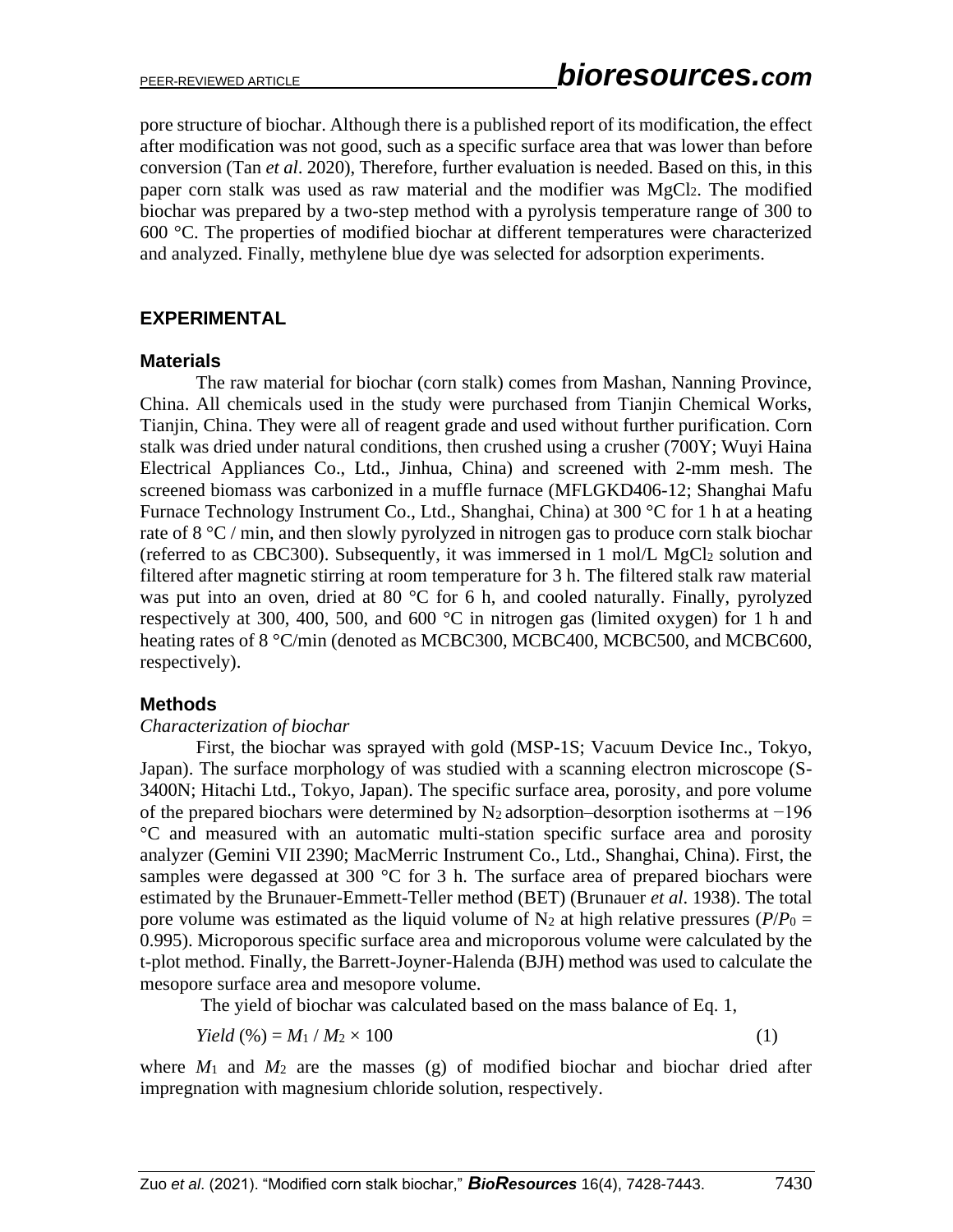The sample was crushed (100-mesh) and mixed thoroughly with KBr at a ratio of 5:100. After that, Fourier transform infrared spectroscopy (FTIR, Frontier, Thermo Fisher Scientific, Waltham, MA, USA) was used to determine the chemical groups of biochar between 4000 and 400 cm<sup>-1</sup>. Next, the crystal structure measurements were conducted with an X-ray diffraction machine (Rigaku, Tokyo, Japan) at 40 kV and 30 mA. The scanning speed was  $2^{\circ}/\text{min}$ , and the scanning angle was  $5^{\circ}$  to  $65^{\circ}$  (2 $\theta$ ). Finally, the elemental composition of biochar was determined by an elemental analyzer (Vario EL cube, Vario, Frankfurt, Germany).

## **Adsorption Methylene Blue Test**

#### *Experimental methods*

In this study, 0.2 g each of biochar and four warm MCBC and 100 mL of methylene blue solution portions with an initial concentration of 45 mg/L were added to five conical flasks with a volume of 250 mL and sealed with a preservative film and placed in a constant temperature shaker at a temperature of 25 °C and a speed of 180 r/min for 24 h. After the reaction stopped, the samples were removed and left for 1 h and filtered with 0.22 μm filter membrane.

The absorbance of the filtrate was determined by an ultraviolet, visible spectrophotometer (Ultrospec 2100 por; Havo Biotechnology Co., Ltd, Shanghai, China). The removal rates of methylene blue (MB) by biochar and MCBCs at different temperatures were calculated. The calculation formula is shown in Eq. 2,

$$
R = (C_1 - C_2) / C_I \times 100 \tag{2}
$$

where  $R$  (%) is the removal rate of methylene blue after the adsorption experiment,  $C_1$ (mg/L) is the initial concentration of methylene blue solution, and  $C_2$  (mg/L) is the concentration of methylene blue solution after adsorption. A calibration curve for the absorbance as a function of the concentration of MB is provided in Fig. 1.



**Fig. 1.** The standard curve of MB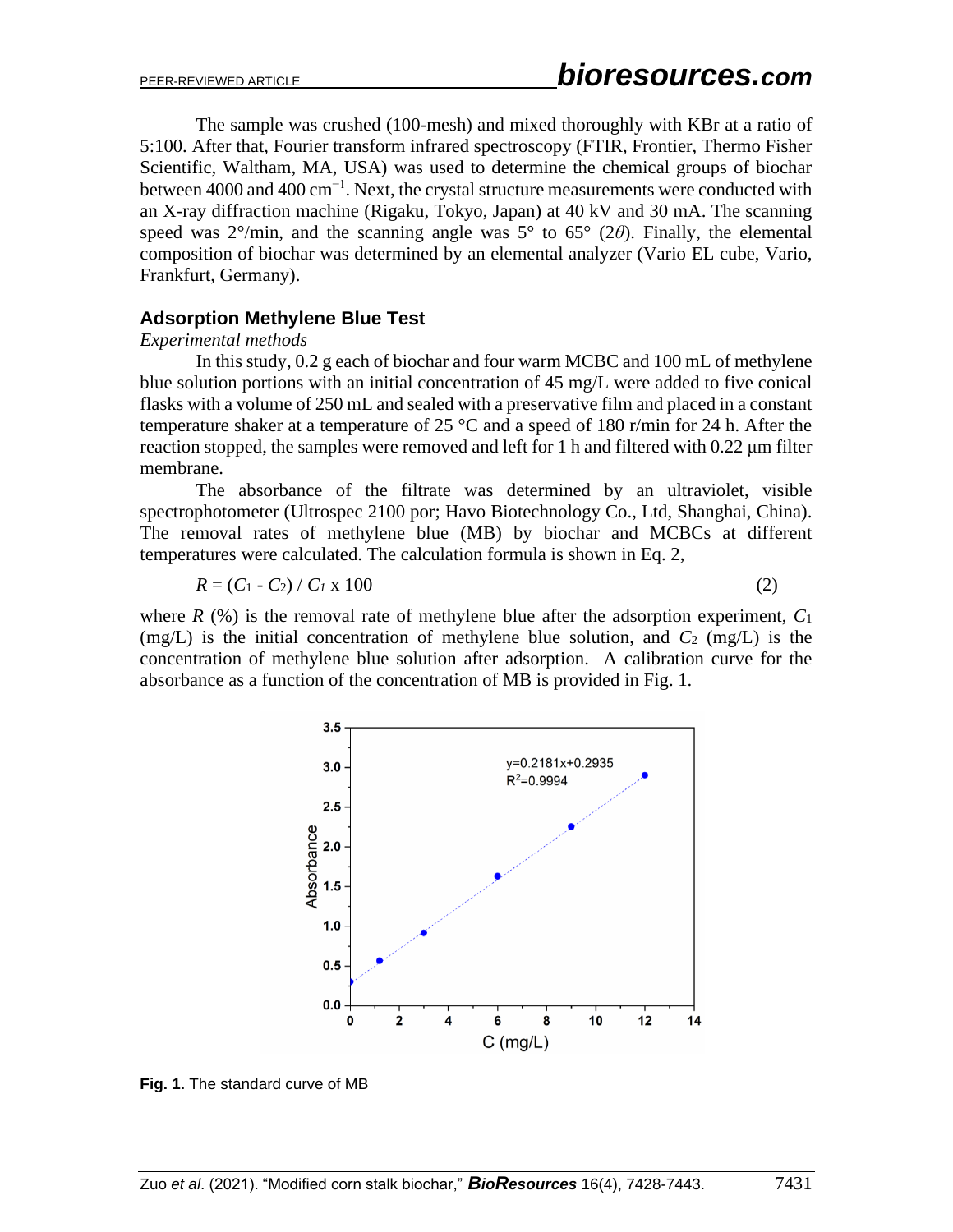A certain amount of methylene blue stock solution (45 mg/L) was transferred to prepare a series of standard solutions with mass concentrations of 0, 1.2, 3, 6, 9, and 12 mg/L, and the absorbance was measured. The standard curve was drawn as  $y = 0.2181x +$ 0.2935,  $R^2 = 0.9994$ , where *y* is the absorbance and *X* is the mass concentration of methylene blue (mg/L). The software Origin 2018C was used (OriginLab Company, Northampton, MA, USA).

# **RESULTS AND DISCUSSION**

#### **Yield, pH, and Ash Content of Biochar**

The yield, pH, and ash content of biochar at different temperatures are shown in Table 1. It can be seen that the creation of biochar produced by the two-step method shows a downward trend as the temperature rises. The pH of modified biochar was approximately 8.65 at 600 °C, indicating that modified biochar was weakly alkaline. The influence of MgCl<sup>2</sup> on the ash content of biochar was not as great as that of temperature. With the increase of pH and ash, the yield decreased from 91.4% to 59.15%, indicating that as the carbonization temperature increased, the degree of carbonization increased, resulting in high ash content and low biochar residues, which ultimately led to a decrease in yield.

In addition, there were related literature reports that some mineral elements contained in biochar ash, such as K, Ga, Mg, *etc.*, exist in the form of carbonate or oxide, which was an essential reason for the alkalinity of biochar (Yuan *et al*. 2011). As the pyrolysis temperature increases, their contribution to the alkalinity of biochar also increases. That is, a higher ash content resulted in a higher pH value.

| Samples  | Yield $(\%)$       | PН                | Ash Content        |
|----------|--------------------|-------------------|--------------------|
| CBC-300  | $39.33 \pm 0.68$   | $6.3 \pm 0.00 a$  | $8.55 \pm 0.44$ c  |
| MCBC-300 | $91.4 \pm 0.10$ c  | $7.00 \pm 0.30$ b | $8.07 \pm 0.21$ c  |
| MCBC-400 | $74.9 \pm 0.60$ b  | $8.40 \pm 0.1$ c  | $10.36 \pm 0.03$ b |
| MCBC-500 | $61.65 \pm 1.45$ a | $8.55 \pm 0.05$ c | $11.07 \pm 0.04$ b |
| MCBC-600 | $59.15 \pm 0.35$ a | $8.65 \pm 0.05$ c | $17.34 \pm 1.42$ a |

**Table 1.** The Yield, pH, and Ash Content of CBC-300 and MCBCs

## **Nitrogen Adsorption–Desorption Curve**

It can be seen from Fig. 2 that the nitrogen adsorption-desorption curves at different temperatures were different. The adsorption capacity of modified biochar was higher than that of unmodified biochar at 300 ℃, indicating that temperature had a remarkable effect. Adsorption-desorption changes of CBC-300 and MCBC-300 were not obvious, which may be due to lower temperature and incomplete pore development, resulting in a decrease of absorption capacity (Liu *et al.* 2020). When the temperature reached 500 and 600 ℃, the adsorption curve of nitrogen increased linearly at a low relative pressure  $(P/P_0 < 0.05)$ , which may be due to the filling of micropores (Qin *et al.* 2020). In addition, at 500 and 600 ℃, the relative pressure (*P*/*P*<sup>0</sup> < 0.08) was single-layer adsorption, and the relative pressure  $(0.08 < P / P_0 < 0.4)$  was multi-layer adsorption. The inflection point  $(P/P_0 \approx 0.08)$  in the figure corresponds to the saturated adsorption capacity of a single layer of molecules. As the relative pressure continued to increase, when it reached a particular value ( $P/P_0 = 0.4$ ), the adsorbate underwent capillary agglomeration in the mesopores of biochar, and the adsorption capacity increased. When the relative pressure reached 1.0, the capillary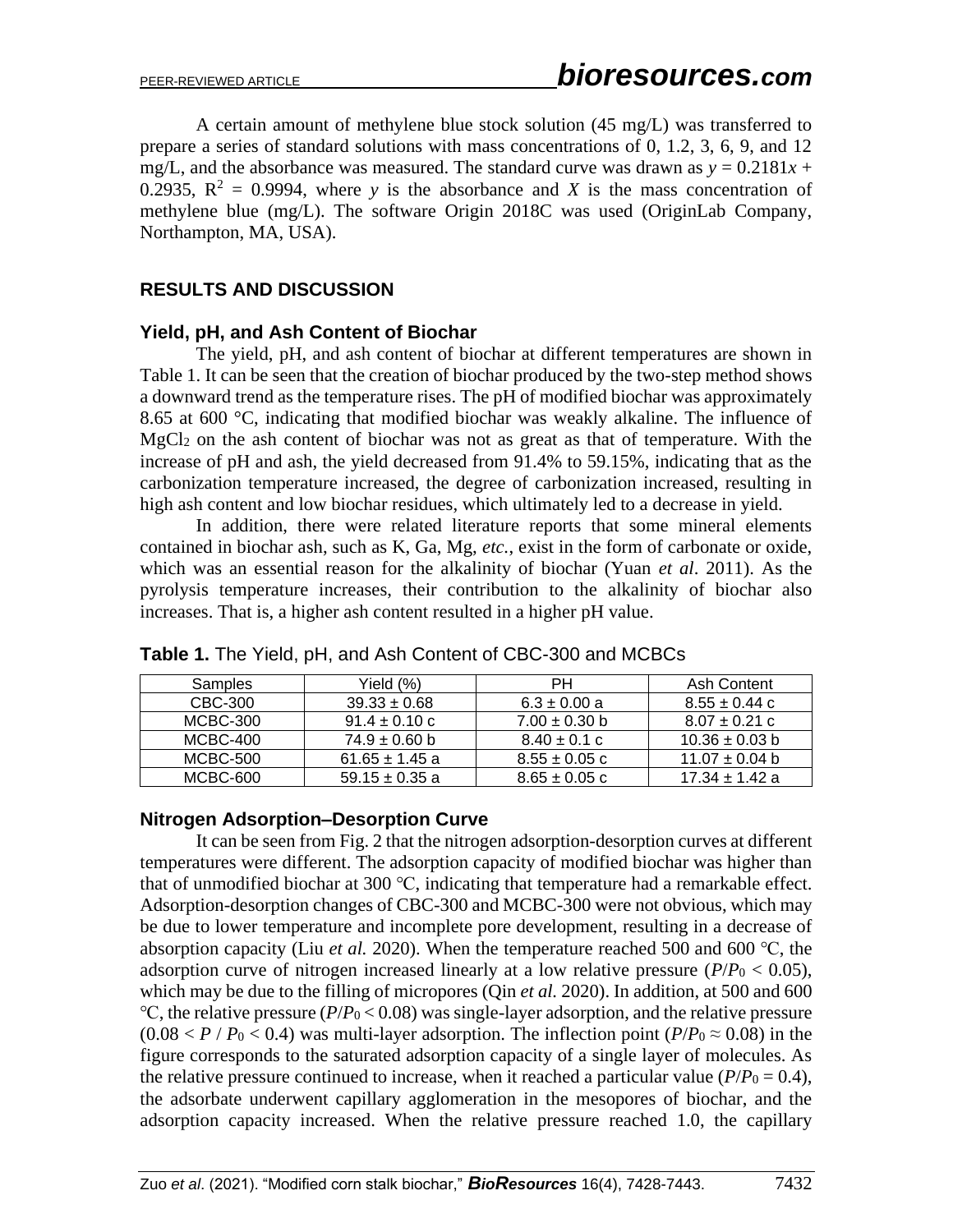condensation of all mesopores ended and a plateau appeared in the adsorption isotherm, which can be clearly observed as a hysteresis. Therefore, according to IUPAC classification, it belongs to class IV adsorption isotherm, indicating that MCBCs have smaller mesopores, which was also proved by BET analysis, as shown below. The modified biochar had the highest N<sub>2</sub> adsorption capacity at 600 °C, with the maximum adsorption capacity reaching 78.9 cm<sup>3</sup>/g.



**Fig. 2.** Nitrogen adsorption/desorption curves of biochar prepared at different pyrolysis temperatures; STP: standard temperature and pressure

## **Pore Structure**

The specific surface area and pore structure parameters of CBC-300 and MCBCs are shown in Table 2. The specific surface area, pore-volume, and average pore size of corn stalk biochar was remarkably affected by pyrolysis temperature and MgCl<sub>2</sub> modification. The maximum specific surface area of biochar modified by magnesium was  $240 \text{ m}^2/\text{g}$ , the pore volume range was 0.0086 to 0.1552 cm<sup>3</sup>/g, and the average pore size was about 9.1 nm.

Compared with CBC-300, the specific surface area, pore volume, and average pore size of biochar modified by magnesium increased significantly, indicating that the pore structure of biochar modified by magnesium could be improved considerably. With the increase of pyrolysis temperature, the specific surface area, and pore volume of modified biochar increased gradually, while the average pore size increased first and then decreased. The lower pore volume of the CBC-300 was mainly due to the condensation of hydrophobic volatiles formed by biomass degradation in the pores of biochar (Rawal *et al*. 2016). Due to the high pyrolysis temperature, the pore structure of modified biochar gradually develops and the number of micropores increases, resulting in the rise of the specific surface area (Yang *et al*. 2018). After magnesium modification, the average pore size of corn stalk biochar increased at 300 to 400 ℃ but decreased at 500 to 600 ℃. This may be because, on the one hand, the pore structure of biochar was severely disrupted when the carbonation temperature rises to  $600\degree C$ , with most of the vascular bundles being broken and the cells being disintegrated, thus reducing the average pore size (Liang *et al*. 2015).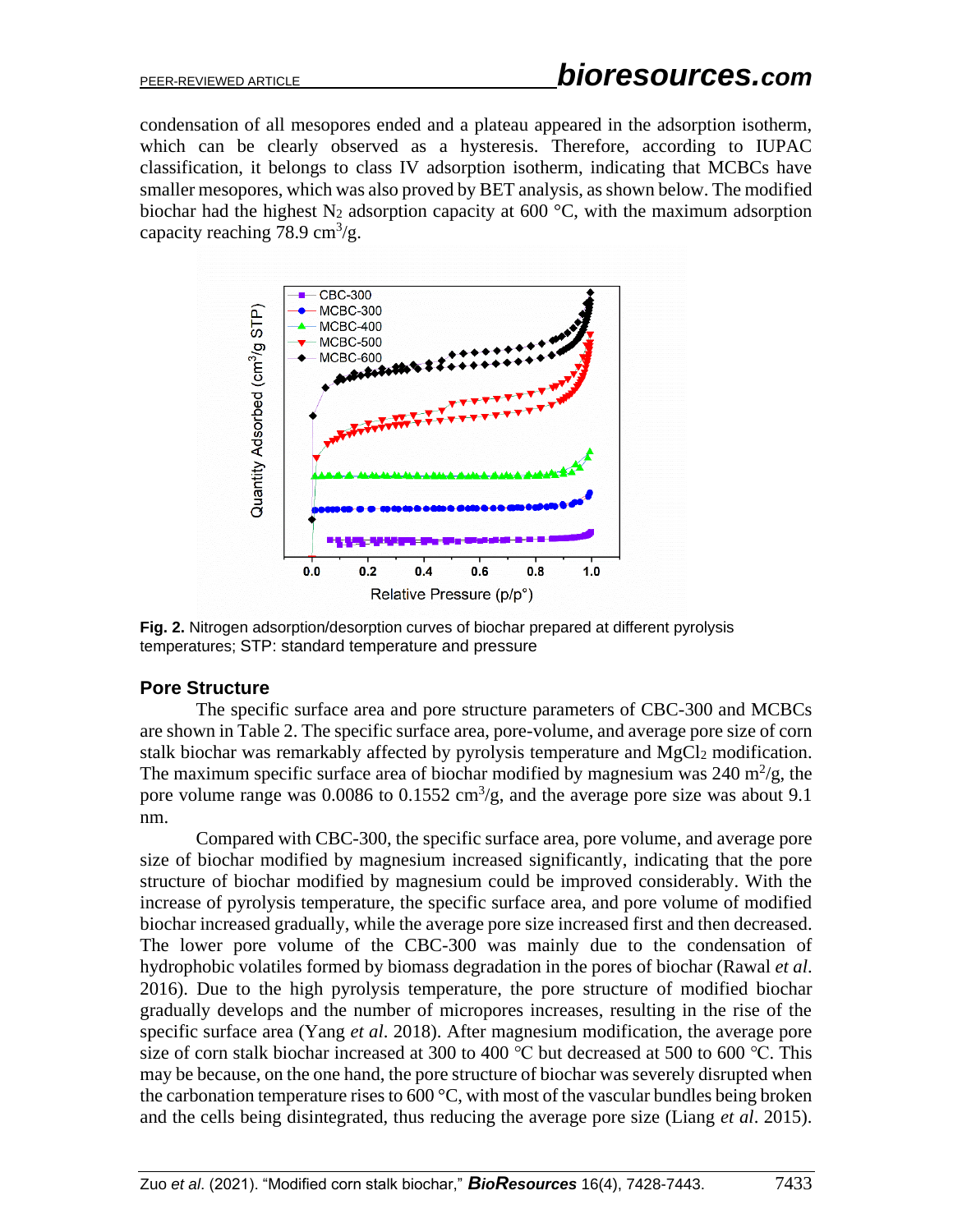On the other hand, it may be due to the fact that the pores of biochar were occupied by Mg2+, which reduces the pore-forming ability (Fang *et al*. 2014). After the modification, the specific surface area, pore number, and pore size of biochar were increased, which was favorable for the adsorption of methylene blue. Moreover, the specific surface area of MRBC-500 and MRBC-400 were superior to that of other type biochar modified by MgCl<sup>2</sup> or NaOH (Li *et al*. 2017a; Oginni *et al*. 2020).

| Sample     | Modified<br>Temp.<br>$(^{\circ}C)$ | Modifier          | Specific Surface Area<br>Pore Volume (cm <sup>3</sup> /kg)<br>(m <sup>2</sup> /g) |                          |                          | Meso-<br>porosity<br>$(\% )$ | Av.<br>Pore<br>Diameter<br>(nm) |                   |                          |                          |
|------------|------------------------------------|-------------------|-----------------------------------------------------------------------------------|--------------------------|--------------------------|------------------------------|---------------------------------|-------------------|--------------------------|--------------------------|
|            |                                    |                   | S <sub>BET</sub>                                                                  | S <sub>micro</sub>       | Smeso                    | Vtotal                       | V <sub>micro</sub>              | V <sub>meso</sub> |                          | D                        |
| CBC300     | 300                                |                   | ٠                                                                                 | 0.128                    | 0.394                    | 2.94                         | $\overline{\phantom{a}}$        | 2.91              | 99                       |                          |
| MCBC300    | 300                                | MqCl <sub>2</sub> | 2.56                                                                              | 1.21                     | 1.25                     | 8.64                         | 0.6                             | 7.94              | 91.9                     | 13.5                     |
| MCBC400    | 400                                | MqCl <sub>2</sub> | 2.81                                                                              | 2.97                     | 1.07                     | 12.5                         | 1.5                             | 11.49             | 91.8                     | 17.8                     |
| MCBC500    | 500                                | MqCl <sub>2</sub> | 218                                                                               | 167                      | 27.3                     | 146                          | 84.4                            | 49.6              | 34                       | 2.67                     |
| MCBC600    | 600                                | MqCl <sub>2</sub> | 240                                                                               | 197                      | 21.1                     | 155                          | 104                             | 41.0              | 26                       | 2.59                     |
| MHMBC [a]  | 500                                | MqCl <sub>2</sub> | 28.1                                                                              | ۰                        | ۰                        | 120                          | $\overline{\phantom{a}}$        |                   | $\overline{\phantom{a}}$ | $\overline{\phantom{a}}$ |
| YBC [b]    | 600                                | <b>NaOH</b>       | 43.2                                                                              | $\overline{\phantom{0}}$ | $\overline{\phantom{0}}$ | 47.9                         | ٠                               |                   | $\overline{\phantom{0}}$ | ۰                        |
| $MBC2$ [c] | 500                                | KMnO <sub>4</sub> | 5.36                                                                              | -                        |                          |                              |                                 |                   |                          |                          |

**Table 2.** Pore Structure Parameters of MCBCs and CBC

Note: a, b, and c literature were cited by Oginni *et al.* (2020), Li *et al.* (2017a), and Tan *et al.* (2020), respectively. MHMBC, YBC, and MBC<sup>2</sup> refer to MgO-modified hard maple biochar, NaOH-modified rape straw, and Mn-modified biochar of corn stalk, respectively. Mesoporosity refers to the percentage of mesopore volume in total volume of materials.

## **Pore Size Distribution**

The pore structure distribution of MCBCs prepared at different pyrolysis temperatures is shown in Fig. 3.



**Fig. 3.** Pore size distribution of biochar prepared at different pyrolysis temperatures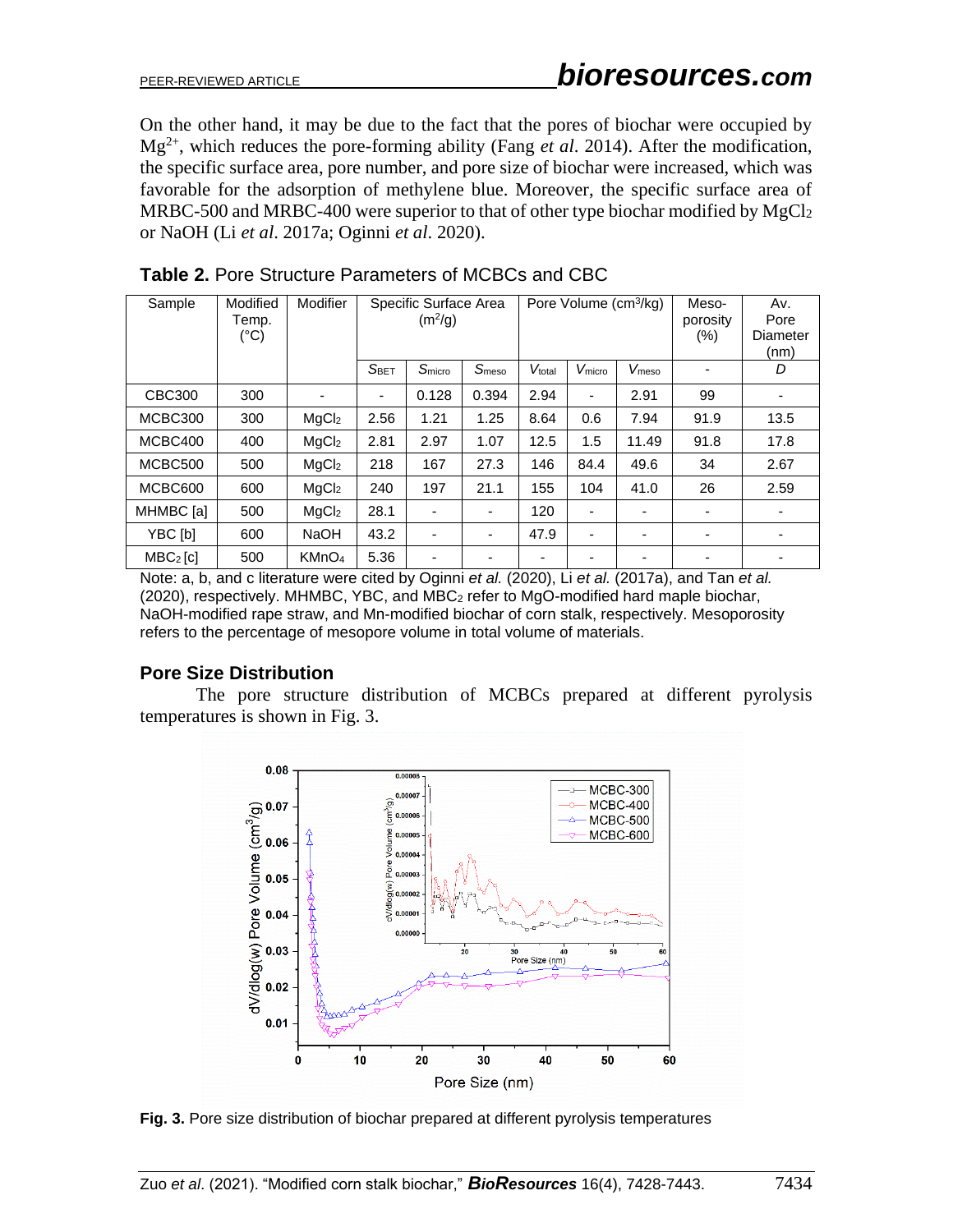The pore size of modified biochar changed little from 300 to 400 ℃ and was mainly distributed in 10 to 30 nm. The pore size was distributed primarily in 1.5 to 10 nm with the increase of pyrolysis temperature (500 to 600 ℃). The pore size distribution moves to the direction of smaller pore size, indicating that the number of micropores in biochar increases and the number of mesopores has been decreased (Liu 2018). The possible reason was that the temperature increased, leading to the collapse of the mesopores in the pore structure and the further formation of micropores.

# **Elemental Analysis**

The elemental analysis of CBC-300 and MCBCs are shown in Table 3. It can be seen from the table that when the temperature increased from 300 to 600 °C, the content of the C element in the MCBCs gradually increased, while the range of H and O decreased, which was mainly caused by the rupture of the chemical bonds between oxygen and hydrogen in the stalk biochar at high temperatures (Liu 2018). Secondly, the decomposition or reorganization of -OH, -CH3, -CH2, and -C=O groups in the corn stalk also reduces the H content. The content of different elements in biochar changed to a certain extent, which was consistent with the results of many studies (Sinha *et al*. 2013; Tsai *et al*. 2015). However, compared to CBC300, magnesium chloride did not have a positive effect on the modification of the biochar prepared at 300 °C. This may be due to the low degree of pyrolysis and carbonation of the feedstock at 300 °C. As the temperature increased, the C content increased with the degree of carbonization, while the violent thermal degradation reaction produced volatiles or gases resulting in a reduction of O and H.

| Raw              |       | Element Composition (%) | Atomic Ratio |      |        |        |        |
|------------------|-------|-------------------------|--------------|------|--------|--------|--------|
| Material<br>Type | С     | н                       | Ω            | N    | H/C    | O/C    | N/C    |
| CBC-300          | 61.77 | 4.56                    | 32.39        | 1.30 | 0.0738 | 0.5244 | 0.0210 |
| <b>MCBC-300</b>  | 60.33 | 4.28                    | 34.22        | 1.18 | 0.0709 | 0.5672 | 0.0196 |
| <b>MCBC-400</b>  | 68.99 | 3.55                    | 26.28        | 1.20 | 0.0515 | 0.3809 | 0.0174 |
| <b>MCBC-500</b>  | 71.66 | 2.66                    | 24.56        | 1.16 | 0.0371 | 0.3427 | 0.0162 |
| MCBC-600         | 74.41 | 2.06                    | 22.62        | 0.92 | 0.0277 | 0.3040 | 0.0124 |

**Table 3.** Elemental Compositions of MCBCs and CBC

The ratio of an atomic number of each element can roughly reflect organic ingredients (Rawal *et al*. 2016), For example, H/C, O/C, and N/C reflect the degree of aromatization, hydrophilicity, and stability of biochar, respectively. It can be seen from Table 3 that there was little difference between the three ratios before and after modification. Still, as the temperature increased, H/C gradually decreased, which can be attributed mainly to the emission of organic volatiles in the carbonization reaction and a series of dehydrogenation, indicating that the modified biochar slowly transformed into C with high aromaticity and relatively stable, which was a process of "soft carbon" to "hard carbon" (Tang and Zhang 2014). In addition, with the increase of temperature, the O/C ratio decreased, which indicated that the biochar after carbonization had obvious hydrophobicity. The gradual decrease of N/C demonstrates that a higher carbonization temperature resulted in a more stable structure of the biochar produced, which was more conducive to long-term storage.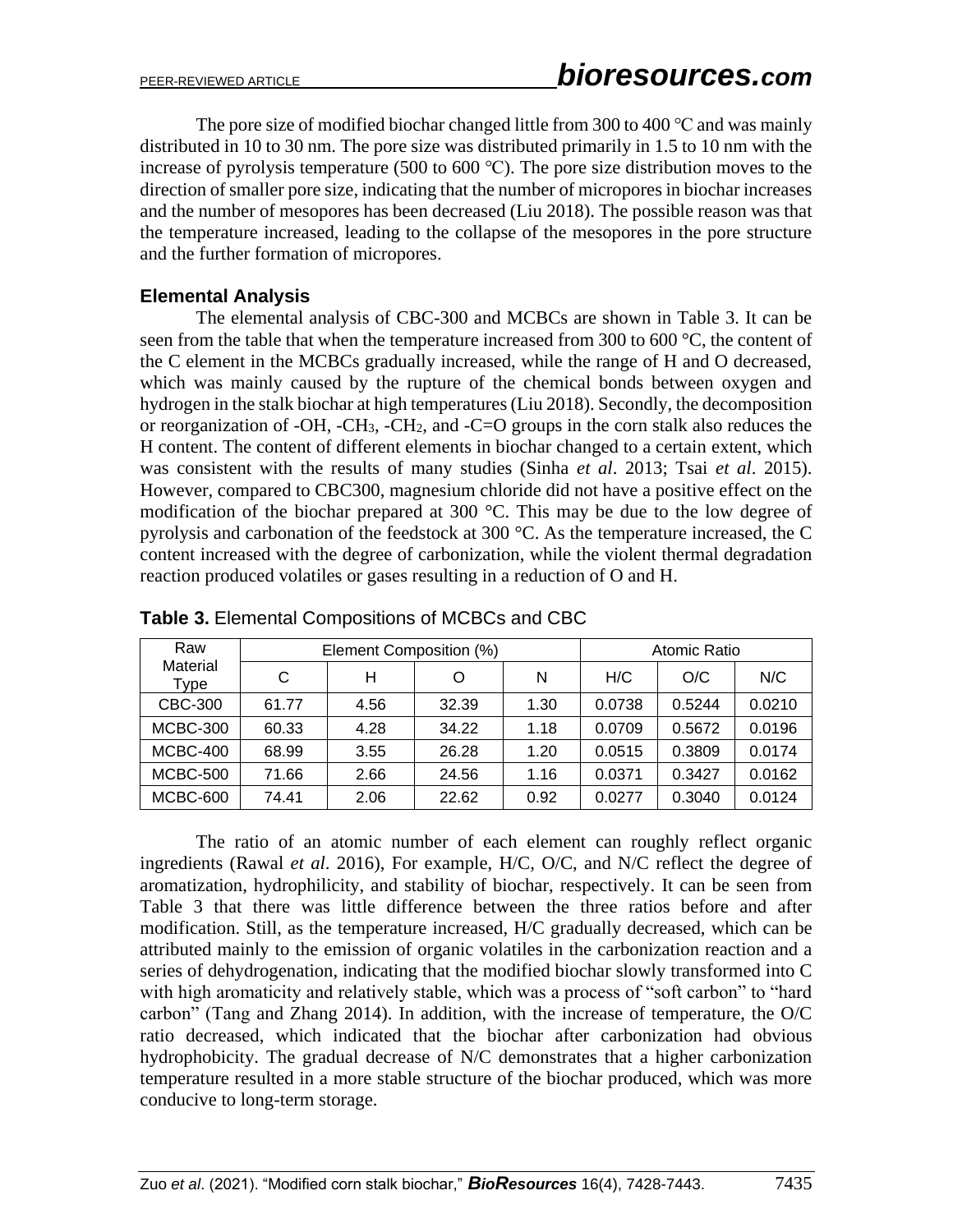# **FTIR Analysis**

Figure 4 shows the infrared absorption spectra of CBC-300 and MCBCs. The characteristic absorption peaks of the samples were the same, indicating that their surface group types were roughly the same, and the FTIR spectra of the biochar before and after modification did not obviously change. The main absorption peaks of its infrared spectrum were: 3410, 2925, 2842, 1604, 1620, 1510, 1435, 1109, 873, 810, and 753 cm<sup>-1</sup>. The absorption peak at  $3410 \text{ cm}^{-1}$  was mainly the stretching vibration peak of the alcoholic hydroxyl group (-OH) and the N-H stretching vibration peak of the intermolecular hydrogen bond association. It can be seen that the peak value decreased with the increase of temperature. The reason may be that the increase of temperature caused the association or shedding of hydroxyl groups, which led to the decrease of -OH. The absorption peaks at 2925 and 2842 cm<sup>-1</sup> were the stretching vibration peaks of alkanes -CH<sub>3</sub> and -CH<sub>2</sub>. The absorption peak intensity of the modified biochar tended to weaken with increasing temperature, indicating that the aliphatic hydrocarbons  $-CH_3$  and  $-CH_2$  were sensitive to temperature and fell off or cracked, and also suggesting that the degree of aromatization of biochar gradually increases (Jian *et al*. 2016). The peak at 1680 to 1430 cm-1 was the vibration of the benzene ring skeleton, and there were characteristic peaks at different temperatures before and after the modification. In addition, the new absorption peak of the MCBC-600 spectrum at  $1620 \text{ cm}^{-1}$  was an aromatic C=C vibration peak, which may be because the modification of magnesium further promotes the aromatization process. In the fingerprint area, the absorption peak at  $1109 \text{ cm}^{-1}$  was attributed to the C-O stretching vibration of phenols and oxyhydrogen groups. The peak at  $873 \text{ cm}^{-1}$  may be attributed to the absorption vibration peak produced by the weaker aromatization peak. On the MCBC-500 spectrum, new absorption peaks appeared at 810 and 753 cm<sup>-1</sup>. These peaks were the out-of-plane bending vibrations of aromatic hydrocarbons C-H, which indicated that the biochar was modified gradually to the degree of aromatization as the temperature rose. After magnesium modification, the hydroxyl, methyl, and methylene groups were reduced, and new peaks were generated, which further promoted the degree of conversion of biochar to aromatization.



**Fig. 4.** FTIR spectra of MCBCs and CBC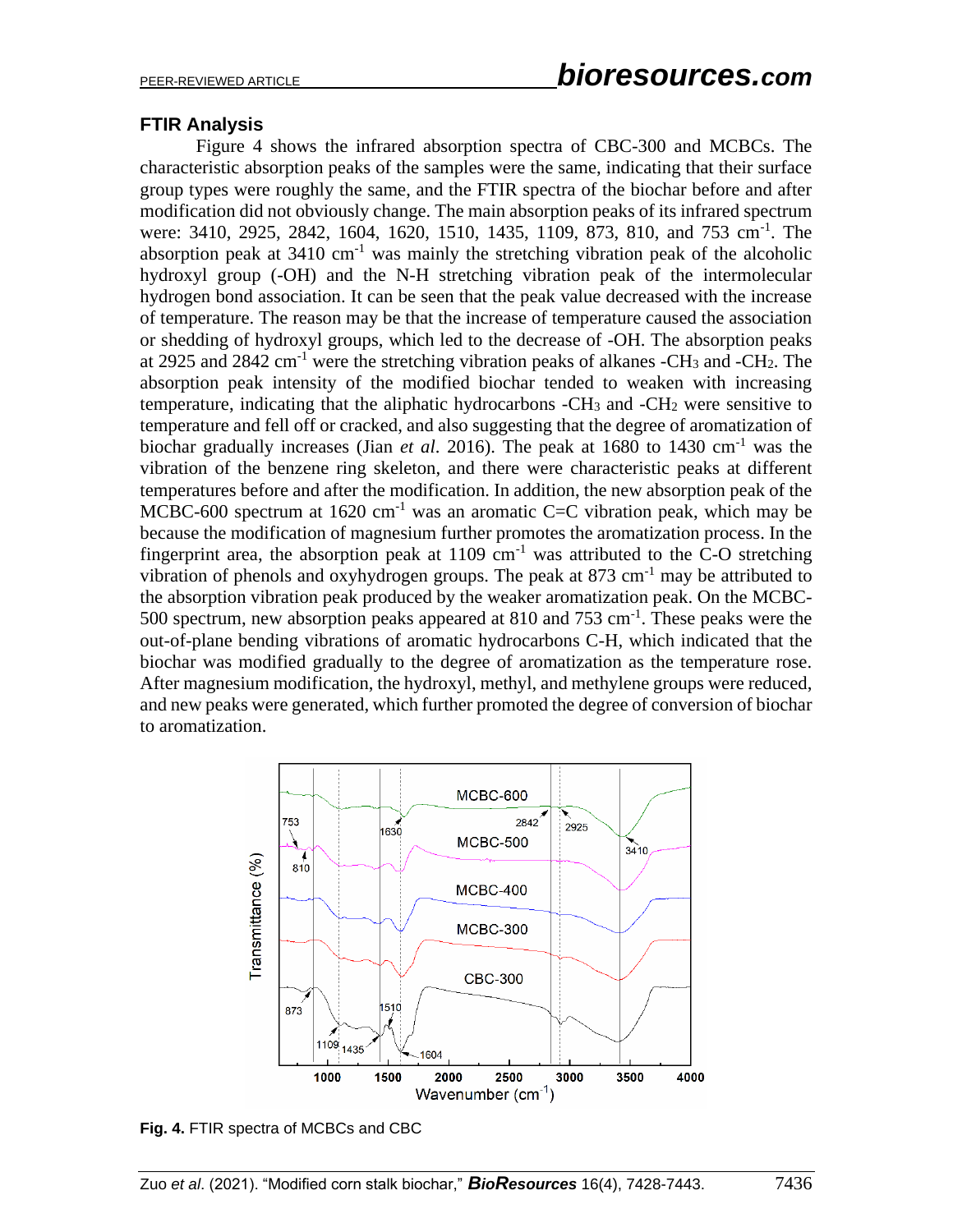# **Crystal Structure**

Figure 5 shows the XRD spectra of MCBCs and CBC prepared at different temperatures. It can be seen that CBC300, MCBC300, and MCBC400 were all amorphous peaks, showing a broad and gentle peak shape. For CBC300 biochar, there were prominent cellulose 001 crystal plane diffraction peaks at 12° to 18° (Keiluweit *et al*. 2010). The diffraction angle of 002 crystal plane increased, which means that the degree of graphitization in cellulose-based carbon structure increased with the increase of carbonization temperature (Zhu *et al*. 2014).



**Fig. 5.** XRD patterns of CBC300 and MCBCs; PDF is a powder diffraction file, which is mainly used to compare the diffraction results of samples and qualitatively analyze what phases exist in our samples

Comparing the XRD patterns of CBC300 and MCBC300, it was found that the peak pattern of 101 crystal plane of cellulose in MCBC300 was more obvious and the peak intensity increased. This may be due to the crosslinking between magnesium and cellulose after magnesium modification, which makes the fiber structure more solid and the diffraction peak intensity more obvious. Comparing the spectra of MCBC300 and MCBC400, the diffraction peaks of MCBC-400 cellulose 101 crystal plane and 002 crystal plane were more obvious. It can be speculated that temperature further promoted the combination of magnesium and cellulose and enhanced the peak shape. As the carbonization temperature further increased, fine and sharp crystal peaks appeared in the spectra of MCBC500 and MCBC600. The X-ray diffraction standard card shows that this crystal peak was  $Mg(OH)_2$ , which confirms the previous statement. Therefore, the peak intensity of the spectrum at 600  $\degree$ C was higher than that at 500  $\degree$ C, and the peak shape was more pronounced. After magnesium modification, this stability enhancement was more provided the section of the section of magnesium and cellulose and enhanced this process.<br>The constrained proposition of the section of the section of the section propose the diffraction results of samples<br>of the comparin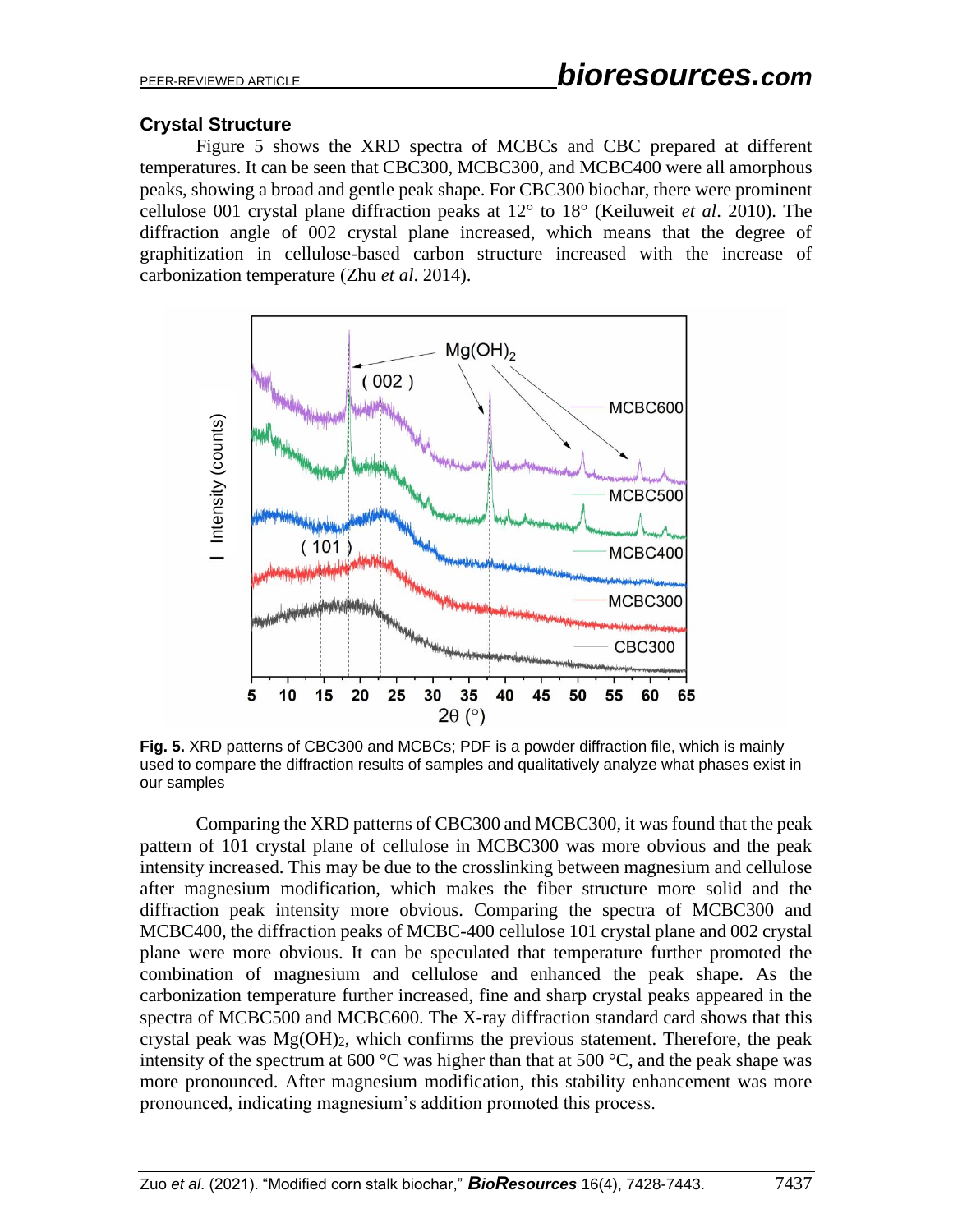## **Surface Morphology**

The SEM image of CBC-300 and MCBCs are shown in Fig. 6 below. It can be seen from Fig. 6 that the temperature had a more remarkable influence on the surface morphology of the corn stalk biochar before and after modification. Comparing Fig. 6a and 6b, there was a small amount of pore structure in the biochar before the transformation at 300 °C. Still, the surface structure of the material was uneven, and the surface morphology of the biochar modified by magnesium was smoother and denser. This may be because part of the cellulose and hemicellulose on the biomass surface was consumed during the modification process (Gan 2016). After the modification treatment, with the further increase of the pyrolysis temperature, pore structures of different sizes were produced on the surface of the biochar due to the precipitation of some volatile substances. The pore structure was further developed with specific adsorption capacity (Du 2018).



**Fig. 6.** SEM results of pyrolysis charcoal before and after magnesium-modified corn stalk and at different temperatures: (a) CBC-300; (b) MCBC-300; (c) MCBC-400; (d) MCBC-500; and (e) MCBC-600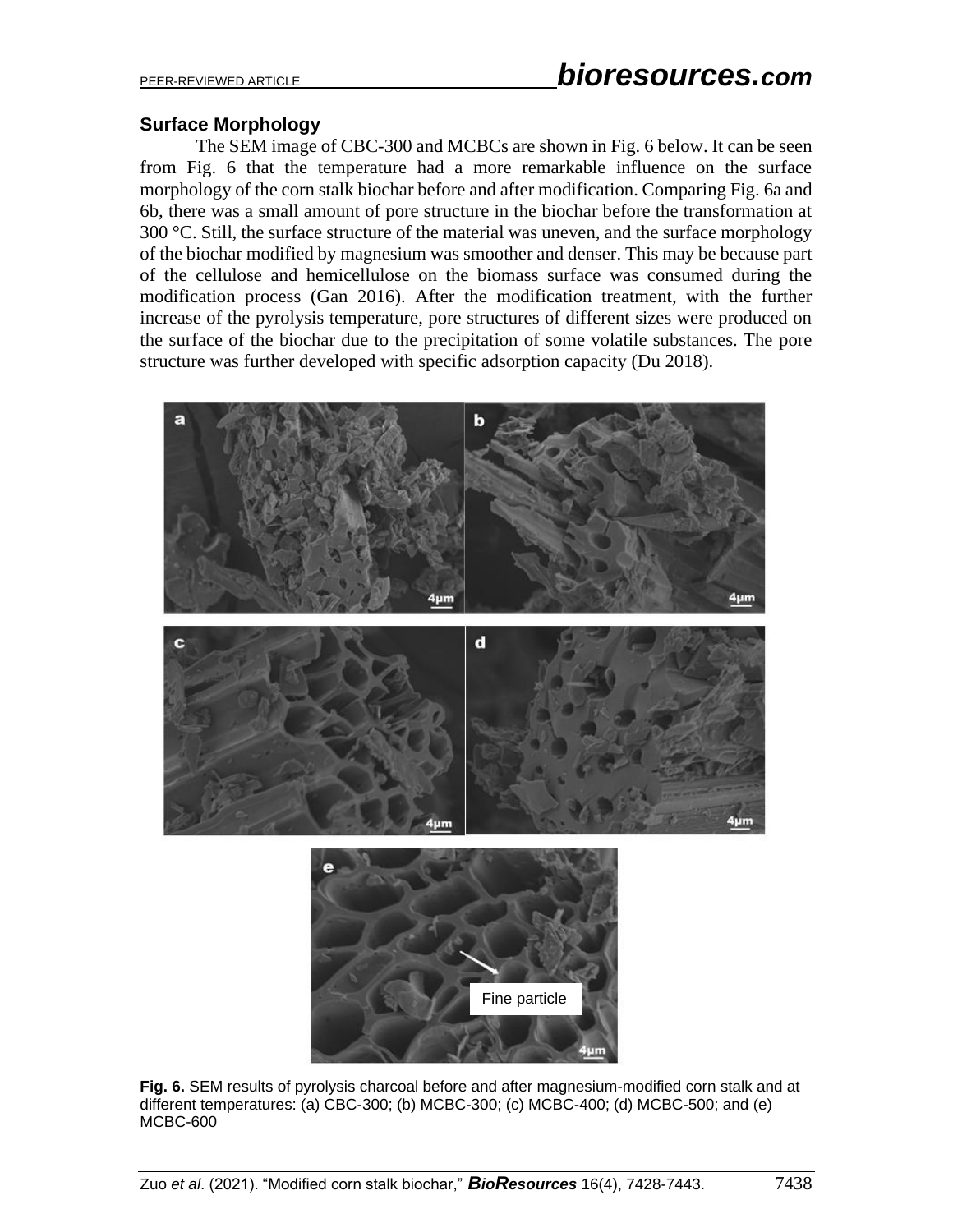The modified corn stalk biochar still showed straight tubular pore structure, indicating that magnesium modification did not destroy the original structure of biochar. The internal structure of MCBCs was more distinct and there were a lot of pores and channels. In addition, the addition of magnesium not only strengthens the adsorption sites on the surface of the biochar but also facilitates the introduction of new functional groups. In Fig. 6e, there were fine particles on the surface of the biochar, which may have been magnesium oxide.

#### **Adsorption Experiment of Methylene Blue on Biochar and Modified Biochar**

Firstly, the absorbance of biochar before and after modification at different temperatures was measured by a UV spectrophotometer. Then, the mass concentration of methylene blue at adsorption equilibrium was calculated by combining with the methylene blue standard curve in Fig. 1. Finally, the removal rate of MB was calculated according to Eq. 2, as shown in Table 4.

It can be seen from the data in Table 4 that the removal of methylene blue by biochar modified by magnesium chloride was increased. With the increase of temperature, the removal percentage first increased and then decreased. The possible reason was that with the temperature rise, the pore structure of biochar was further increased, the specific surface area, pore size, and micropores increased, which was conducive to the adsorption of methylene blue. This was consistent with the previous pore structure analysis. When the temperature continued to rise to 600 ℃, the mesopore collapsed, the pore structure was destroyed (Liang *et al*. 2015), and the adsorption of methylene blue decreased. The highest removal rate of methylene blue was 83.6% at 500 ℃.

| Samples         | Absorbance | Remaining (mg) | Removal Rate (%) |
|-----------------|------------|----------------|------------------|
| CBC-300         | 2.801      | 1.15           | 74.3             |
| <b>MCBC-300</b> | 2.364      | 0.95           | 78.9             |
| <b>MCBC-400</b> | 2.235      | 0.89           | 80.2             |
| <b>MCBC-500</b> | 1.907      | 0.74           | 83.6             |
| MCBC-600        | 2.104      | 0.83           | 81.5             |

**Table 4.** Removal Rate of Methylene Blue Dye Adsorbed by Biochar

## **CONCLUSIONS**

- 1. The research results show that the pyrolysis temperature has a remarkable influence on the physical and chemical properties of MCBCs. The yield decreased with the increase of temperature, but the creation of biochar after conversion with MgCl<sub>2</sub> increased remarkably, and the highest yield was 91.4% at 300 °C. In addition, the pH of biochar was mainly around 8 with the increase of temperature. The maximum ash content was 17.34 at 600 °C.
- 2. The peaks at 3410, 1604, and 1109 cm<sup>-1</sup> decreased with the increase of temperature, indicating that the polar functional groups decrease at high temperature, and the biochar tends to aromatize. With the increase of temperature, the C content of modified biochar increased, the proportion of H and O decreased, and the H/C ratio decreased, which led to the increase of hydrophobicity of biochar. X-ray diffraction analysis showed that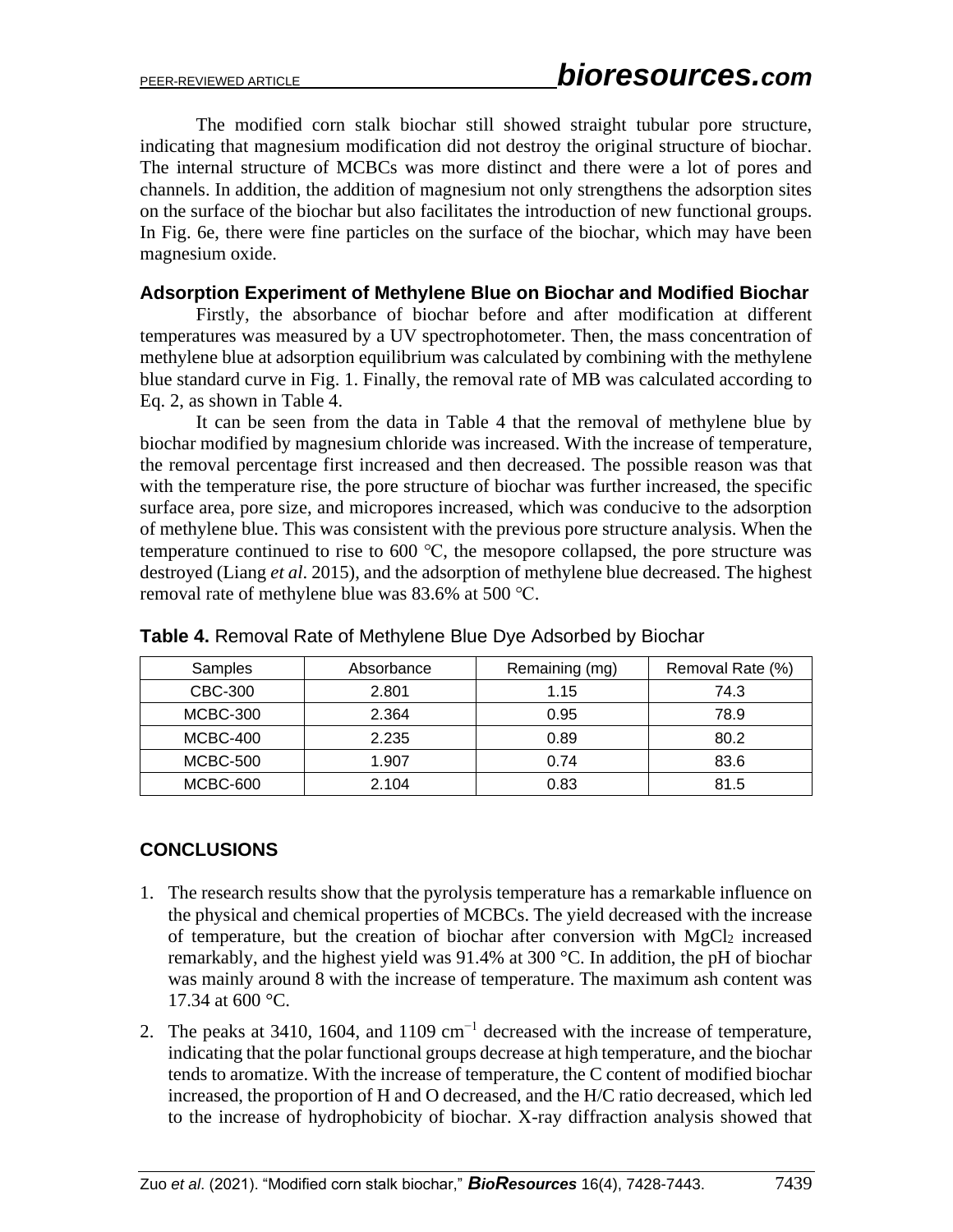when the temperature was less than 400  $\degree$ C, there were a large number of graphite-like crystallites in the biochar. When the temperature was greater than 400 °C, the crystal peak of Mg (OH)<sup>2</sup> appeared, indicating that magnesium was successfully loaded on the surface of the biochar.

3. The surface structure of biochar before modification was uneven, and there were a small number of pores, which became smooth after modification at 300 °C. In addition, with the increase of temperature, the specific surface area, micropore structure, and total pore volume increased, and the average pore diameter increased first and then decreased. Methylene blue adsorption experimentation showed that the adsorption process of corn stalk biochar was monolayer adsorption. When the dosage was 0.2 g, the removal rate of methylene blue was up to 83.6% at 500 ℃.

# **ACKNOWLEDGMENTS**

This work received funding from the Youth Program of Guangxi Natural Science Foundation, Guangxi, China (No. 2019GXNSFBA185017).

# **REFERENCES CITED**

- Antal, M. J., and Gronli, M. (2020). "The art, science, and technology of charcoal production," *Industrial & Engineering Chemistry Research* 42(8), 1619-1640. DOI: 10.1016/S0140-6701(04)91266-0
- An, Q., Choluali, K., Jin, L., Li, Z., Jiao, Y., and Luo, Q. (2020a). "Study on adsorption property of Cr (VI) by zinc chloride modified corn stalk biochar," *Journal of Chongqing University* 43(10), 104-113. DOI: 10.11835/j.issn.1000-582X.2019.264
- An, X. F., Yu, J. L., Yu, J. Z., Tahmasebi, A., Wu, Z. S., Liu, X. C., and Yu, B. (2020b). "Incorporation of biochar into semi-interpenetrating polymer networks through graft co-polymerization for the synthesis of new slow-release fertilizers," *Journal of Cleaner Production* 272(8), article ID 122731. DOI: 10.1016/j.jclepro.2020.122731
- Asai, H., Samson, B. K., Stephan, H. M., Songyikhangsuthor, K., Homma, K., Kiyono, Y., Inoue, Y., Shiraiwa, T., and Horie, T. (2020). "Biochar amendment techniques for upland rice production in Northern Laos: 1. Soil physical properties, leaf SPAD and grain yield," *Field Crops Research* 111(1-2), 81-84. DOI: 10.1016/j.fcr.2008.10.008
- Brewer, C. E., Chuang, V. J., Masiello, C. A., Gonnermann, H., Gao, X., Dugan, B., Driver, L. E., Panzacchi, P., Zygourakis, K., and Davies, C. A. (2014). "New approaches to measuring biochar density and porosity," *Biomass and Bioenergy* 66, 176-185. DOI: 10.1016/j.biombioe.2014.03.059
- Brunauer, S., Emmett, P. H., and Teller, E. (1938). "Adsorption of gases in multimolecular layers," *Journal of the American Chemical Society* 60(2), 309-319. DOI: 10.1021/ja01269a023
- Cao, Z., Huang, Y., and Hao, J. (2018) "Multi-suitability comprehensive evaluation of crop stalk resource utilization in China," *Research of Environmental Sciences* 31(1), 179-186. DOI: 10.13198/j: issn.1001-6929.2017.03.58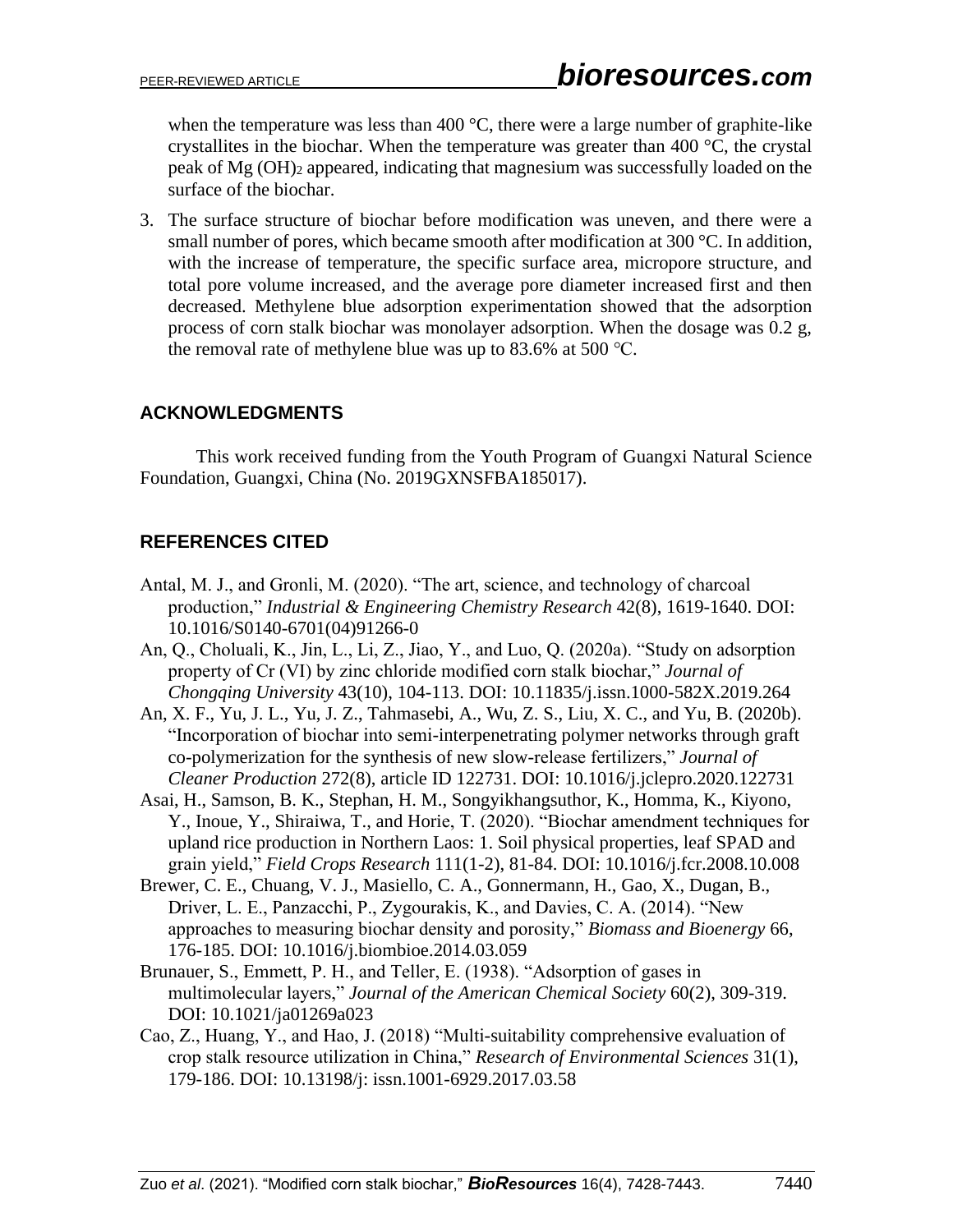- Ding, H. Y. (2014). *Environmental Adsorption Behavior of Biochar and its Application in Soil Cadmium Pollution Control*, Master's Thesis, Xiamen University, Xiamen, China.
- Du, X. J. (2018). *Study on Biomass Pyrolysis Characteristics Utilizing Tube Furnace Reactor*, Master's Thesis, Beijing University of Chemical Technology, Beijing, China.
- Fang, C., Zhang, T., Li, P., Jiang, R., and Wang, Y. (2014). "Application of magnesium modified corn biochar for phosphorus removal and recovery from swine wastewater," *International Journal of Environmental Research and Public Health* 11(9), 9217- 9237. DOI: 10.3390/ijerph110909217
- Gan, C. (2016). *The Characterizations of the Modified Biochar and its Adsorption Capacity for Chromium (VI)*, Master's Thesis, Hunan University, Hunan, China.
- Gong, P. C. (2021). "Status and development analysis of mechanized recovery and deep processing technology of corn stalk," *Use and Maintenance of Agricultural Machinery* 2, 21-22. DOI: 10.14031/j.cnki.njwx.2021.02.008
- He, Y. X. (2017). *Study on Adsorption of Different Electrical Organic Pollutants by Reducing Agent Modified Biochar*, Master's Thesis, North China University of Water Resources and Hydropower, Zhengzhou, China.
- Huggins, T. M., Haeger A., Biffinger, J. C., and Ren, Z. J. (2016). "Granular biochar compared with activated carbon for wastewater treatment and resource recovery," *Water Research* 94, 225-232. DOI: 10.1016/j.watres.2016.02.059
- Jian, M., Gao, K., and Yu, H. (2016). "Effects of different pyrolysis temperatures on the preparation and characteristics of biochar from rice stalk," *Journal of Environmental Science* 36(5), 1757-1765. DOI: 10.13671/j.hjkxxb.2015.0657
- Jun, K., Kim, K., Jeong, T., and Ahn, A. (2016). "Influence of pyrolysis temperature on characteristics and phosphate adsorption capability of biochar derived from wastemarine macroalgae (*Undaria pinnatifida* roots)," *Bioresource Technology* 200, 1024- 1028. DOI: 10.1016/j.biortech.2015.10.016
- Kavitha, B., Reddy, P. V. L., Kim, B., Lee, S. S., Pandey, S. K., and Kim, K. (2018). "Benefits and limitations of biochar amendment in agricultural soils: A review," *Environmental Management* 227, 146-154. DOI: 10.1016/j.jenvman.2018.08.082
- Keiluweit, M., Nico, P. S., Johnson, M. G., and Kleber, M. (2010). "Dynamic molecular structure of plant biomass-derived black carbon (biochar)," *Environmental Science & Technology* 44(4), 1247-1253. DOI: 10.1021/es9031419
- Lehmann, J., Rillig, M. C., Thies, J., Masiello, C. A., Hockaday, W. C., and Crowley, D. (2011). "Biochar effects on soil biota – A review," *Soil Biology and Biochemistry*  43(9), 1812-1836. DOI: 10.1016/j.soilbio.2011.04.022
- Liang, H., Suo, Q., Hou, J., and Liu, C. (2015). "Structural and chemical characteristics of corn stalk and *Artemisia sphaerocephala* biochar under different carbonization temperatures," *Soil* 47(5), 886-891. DOI: 10.13758/j.cnki. tr.2015.05.012
- Li, B., Yang, L., Wang, C., Zhang, Q., Liu, Q., Li, Y., and Xiao, R. (2017a). "Adsorption of Cd (II) from aqueous solutions by rape stalk biochar derived from different modification processes," *Chemosphere* 175, 332-340. DOI: 10.1016/j.chemosphere.2017.02.061
- Li, H., Cao, Y., Wang, X., Ge, X., Li, B., and Jin, C. (2017b). "Evaluation on the production of food crop stalk in China from 2006 to 2014," *Bioenergy Research*  10(1), Article ID 949-957. DOI: 10.1007/s12155-017-9845-4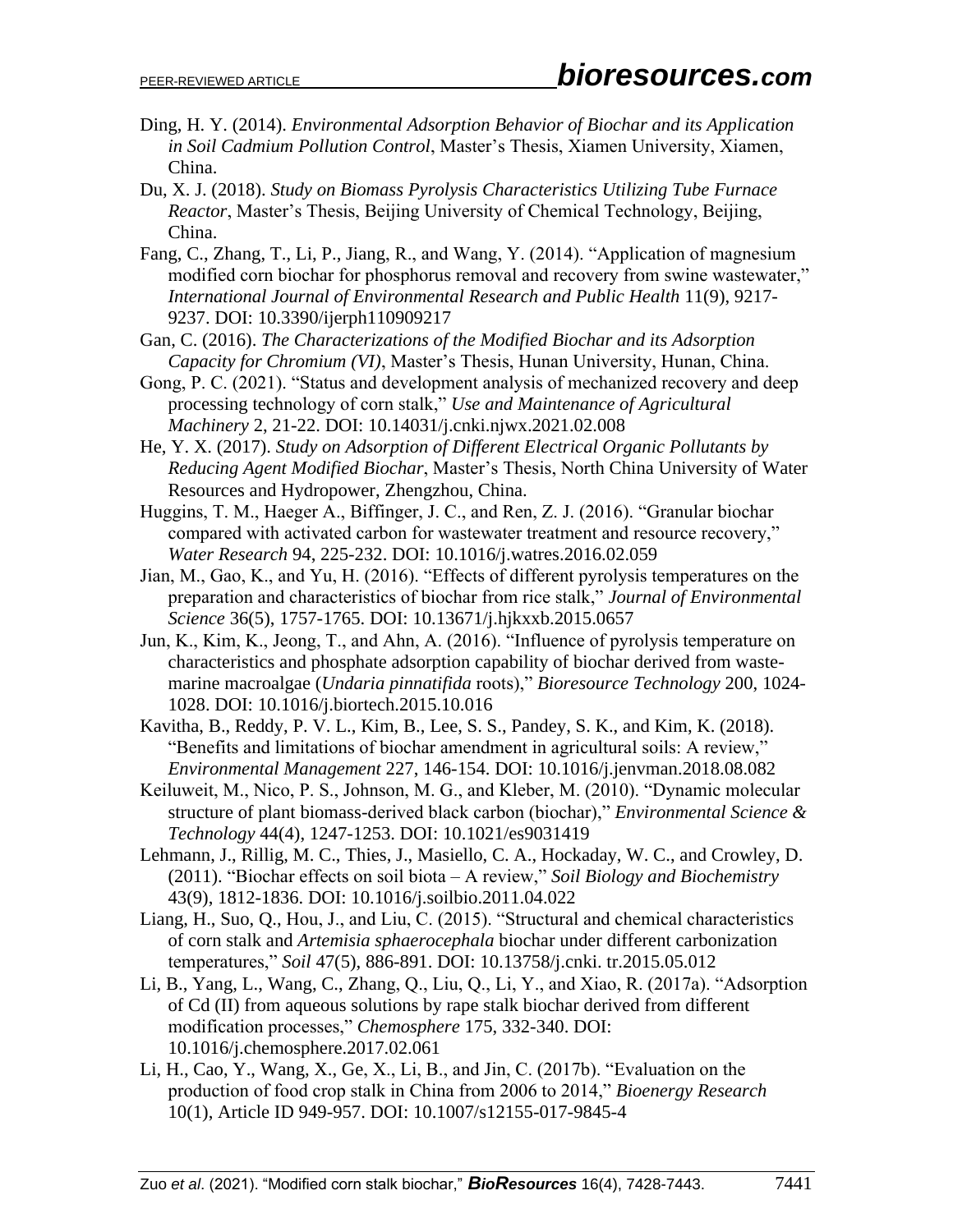- Liu, C. X. (2018). *Study on Preparation Technology and Characteristics of Crop Residue Biochar Based on Energy and Fertilizer Utilization*, Master's Thesis, Huazhong Agricultural University, Wuhan, China.
- Liu, N., Song, X., Wang, C., Li, K., Ning, P., Sun, X., Wang, F., and Ma, Y. (2020). "Surface characterization research of corn-stalk biochar catalysts for the simultaneous removal of HCN, COS, and CS2," *New Journal of Chemistry* 44(32), 13565-13575. DOI: 10.1039/D0NJ01648A
- Lu, K., Yang, X., Shen, J., Robinson, B., Huang, H., Liu, D., Bolan, N., Pei, J., and Wang, H. (2014). "Effect of bamboo and rice stalk biochars on the bioavailability of Cd, Cu, Pb and Zn to *Sedum plumbizincicola*," *Agriculture Ecosystems & Environment* 191, 124-132. DOI: 10.1016/j.agee.2014.04.010
- Oginni, O., Yakaboylu, G. A., Singh, K., Sabolsky, E. M., Unal-Tosun, G., Jaisi, D., Khanal, S., and Shah, A. (2020). "Phosphorus adsorption behaviors of MgO modified biochars derived from waste woody biomass resources," *Journal of Environmental Chemical Engineering* 8(2), article ID 103723. DOI: 10.1016/j.jece.2020.103723
- Qambrani, N. A., Rahmana, M., Won, S., Shima, S., and Ra, C. (2017). "Biochar properties and eco-friendly applications for climate change mitigation, waste management, and wastewater treatment: A review," *Renewable and Sustainable Energy Reviews* 79, 255-273. DOI: 10.1016/j.rser.2017.05.057
- Qin, X., Luo, J., Liu, Z., and Fu, Y. (2020). "Preparation and characterization of MgOmodified rice stalk biochars," *Molecules* 25(23), Article ID 5730. DOI: 10.3390/MOLECULES25235730
- Rawal, A., Joseph, S. D., Hook, J. M., Chia, C. H., Munroe, P. R., Donne S. W., Lin, Y., Phelan, D., Mitchell, D. R. G., Pace, B., *et al.* (2016). "Mineral-biochar composites: Molecular structure and porosity," *Environmental Science & Technology* 50(14), 7706-7714. DOI: 10.1021/acs.est.6b00685
- Sinha, R., Kumar, S., and Singh, R. K. (2013). "Production of biofuel and biochar by thermal pyrolysis of linseed seed," *Biomass Conversion and Biorefinery* 3(4), 327- 335. DOI: 10.1007/s13399-013-0076-4
- Steinbeiss, S., Gleixner, G., and Antonietti, M. (2009). "Effect of biochar amendment on soil carbon balance and soil microbial activity," *Soil Biology and Biochemistry* 41(6), 1301-1310. DOI: 10.1016/j.soilbio.2009.03.016
- Sun, Y. M., Li, G. X., Zhang, F. D., Shi, C. L., and Sun, Z. J. (2005). "Status quo and development strategy of agricultural residues resources in China," *Transactions of the Chinese Society of Agricultural Engineering* 21(8), 169-173. DOI: 10.3321/j.issn:1002-6819.2005.08.037
- Tan, X., Wei, W., Xu, C., Meng, Y., Bai, W., Yang, W., and Lin, A. (2020). "Manganese-modified biochar for highly efficient sorption of cadmium," *Environmental Science and Pollution Research* 27(9), 9126-9134. DOI: 10.1007/s11356-019-07059-w
- Tang, Y. D., and Yuan, H. Y. (2020). "Status and problems of comprehensive utilization of corn stalk in China," *Agriculture and Technology* 40(13), 43-44. DOI: 10.19754/j.nyyjs.20200715017
- Tang, X., and Zhang, M. (2014). "Review on the remediation of contaminated soil by biochar amendment," *Journal of Environmental Science* 33(1), 17-26. DOI: 10.3969/j.issn.1673-9655.2014.01.004